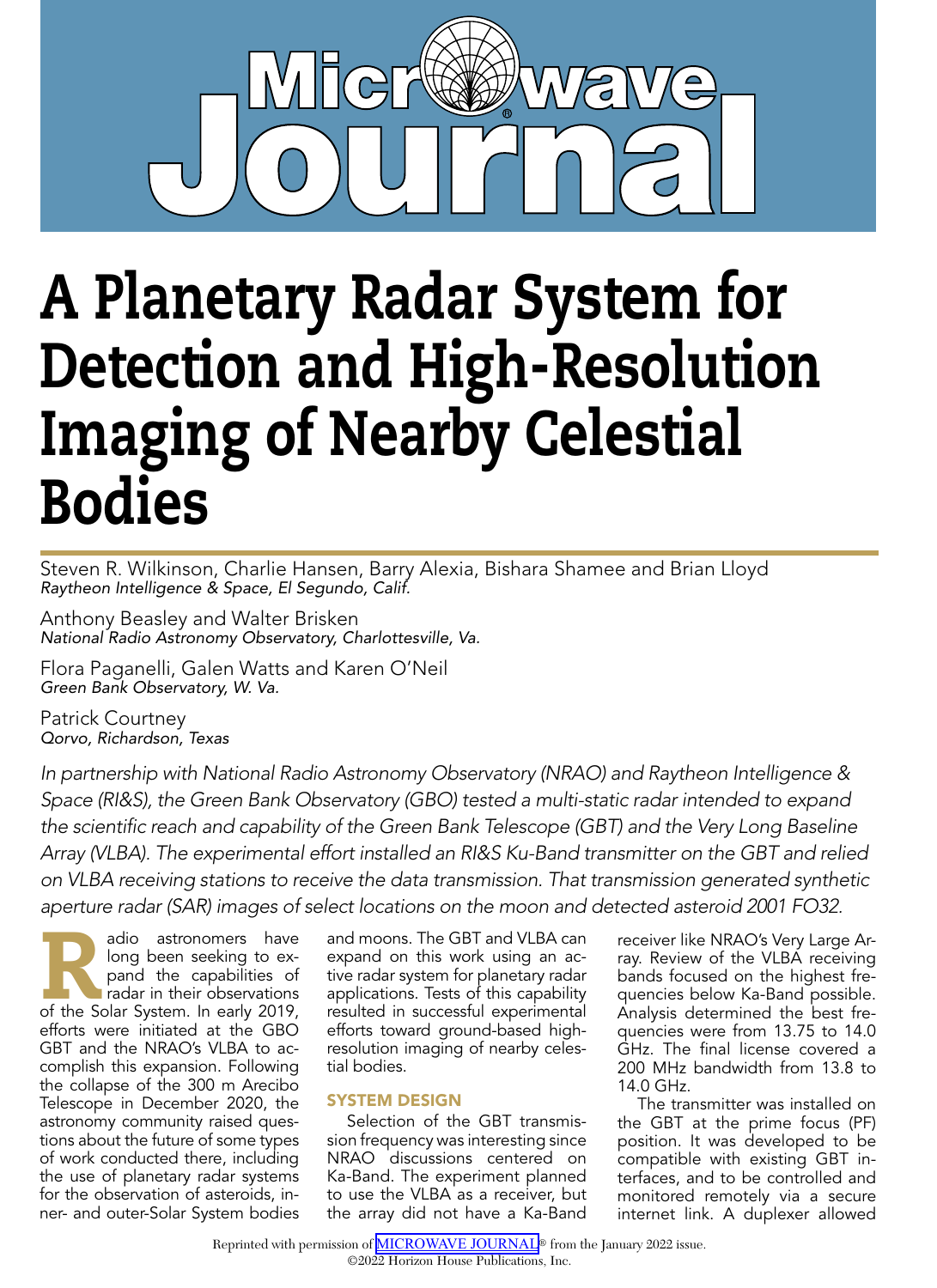| <b>TABLE 1</b>                        |               |  |  |  |  |  |
|---------------------------------------|---------------|--|--|--|--|--|
| <b>GBT TRANSMITTER SPECIFICATIONS</b> |               |  |  |  |  |  |
| <b>Parameter</b>                      | Value         |  |  |  |  |  |
| <b>Transmitter Output Power</b>       | 650 W         |  |  |  |  |  |
| <b>Transmitter Frequency</b>          | 13.9 GHz      |  |  |  |  |  |
| Maximum Transmit Bandwidth            | 200 MHz       |  |  |  |  |  |
| Receiver Bandwidth                    | 11.0-12.8 GHz |  |  |  |  |  |
| Transmitter-Receiver Isolation        | $> 85$ dB     |  |  |  |  |  |

the transmitter and a pointing receiver to be connected to the same feed horn. The system was either in transmit or receive mode. Specifications for the transmitter and pointing receiver are listed in *Table 1*.

The GBO uses standard receiver housings for installation at the PF of all large antennas on site. For ease of installation and removal, the RI&S Ku-Band transmitter was built inside one of these PF housings (PFH). The housing consists of a rectangular box approximately 28  $\times$  28  $\times$  60 in.3 with brackets for hoisting and attaching to the mounting cage at the antenna focus. One  $28 \times 28$  in. panel of the box carries the feed horn, while the opposite  $28 \times 28$  in. panel carries connectors and fittings for the RF, electrical and cooling connections. The receiver mounting cage can be moved small distances in the X- and Y-directions parallel to the primary reflector, moved toward

or away from the primary reflector to change receiver focus and rotated in both directions around the receiver axis.

In November 2019, GBO shipped the PFH to RI&S for transmitter installation.

The Peltier coolers were removed and replaced with a simple ethylene/ glycol heat exchanger. The system block diagram is shown in *Figure 1*. The blocks in the light gray background were integrated into the PFH. Testing included verification of the gate biasing, power sequencing and pulse testing of the power supply into 5000 W loads. Mechanical members were water-jet-cut from aluminum slabs to ensure structural integrity, weight and balance. The payload needed to remain stable while being lifted and stowed into position atop the 500-ft. telescope. Pre-installation transmission tests occurred in GBO laboratories. The RI&S transmitter (see *Figure 2*) operated at full power into an RF load, which verified both the transmitter status and remote operations.

#### TRANSMITTER DEVELOPMENT

The aggressive schedule and budget constraints mandated the

use of commercial off-the-shelf hardware. RI&S conducted a detailed survey of high-power microwave amplifiers that included solidstate, TWTs, magnetrons, klystrons and cross field amplifiers. Size, weight, power and cost requirements and the need for continuous wave (CW) operation quickly narrowed the field. The Qorvo Spatium power amplifier was the only option that met these requirements. Graceful degradation, an integrated bias and sequencing, connectorized cooling jacket and simple 28 VDC power requirement in a compact volume made the Spatium the only choice (see *Figure 3*). The Spatium output power and VLBA sensitivity enabled the capability to generate spectacular lunar SAR images.

The Spatium amplifier is composed of an antipodal finline antenna array that is loaded into a coaxial waveguide to create a broadband multi-element combiner structure. The Spatium structure has demonstrated performance from 2 to 40 GHz and up to a decade of bandwidth in an individual amplifier. Qorvo has released a line of standard products based on the Spatium technology that is broken into three platforms covering typical radar, jammer and communications transmitter bands: 2 to 20 GHz, 8 to 16 GHz and 18 to 40



**A** Fig. 1 System block diagram.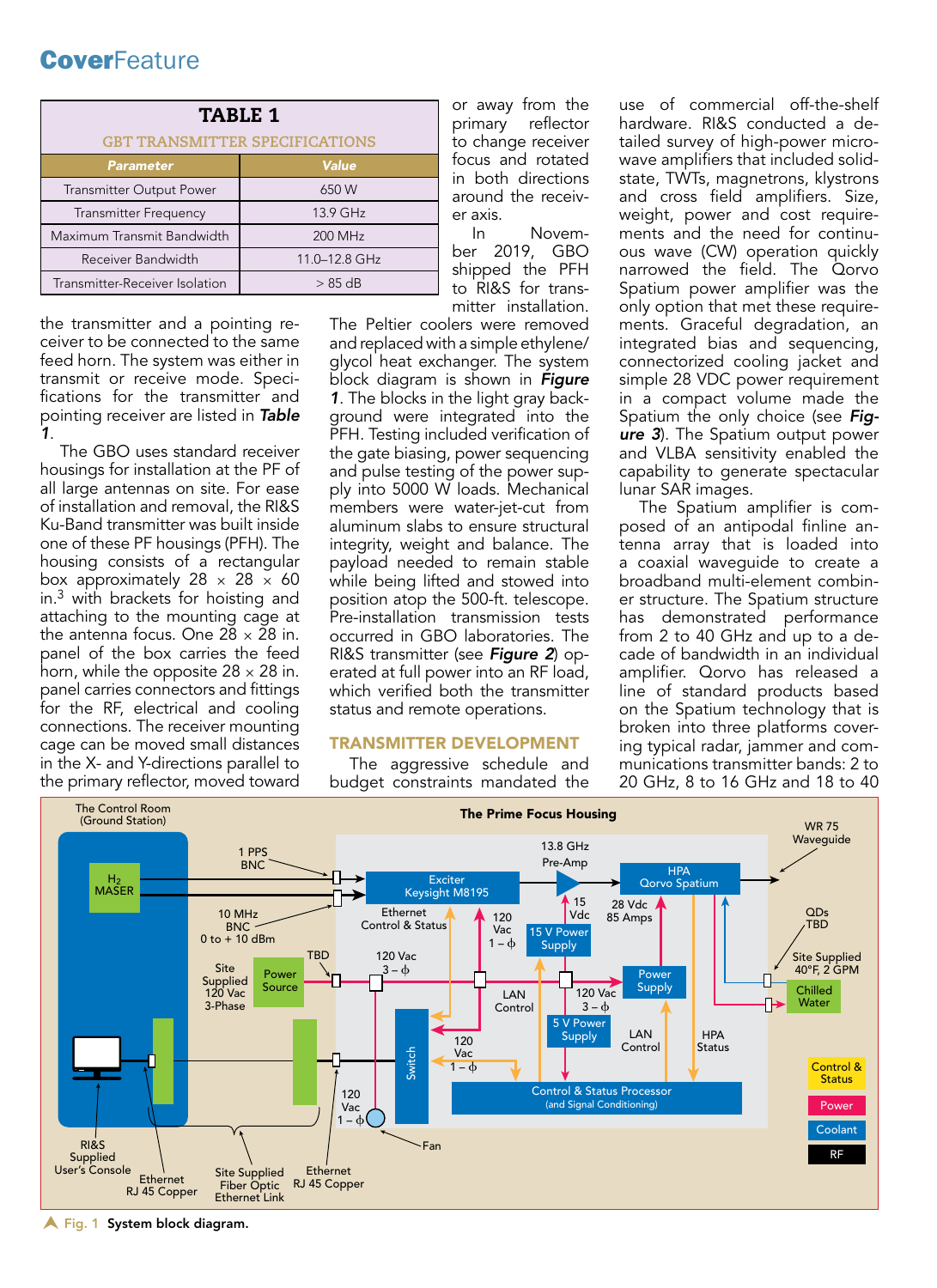



**A** Fig. 3 Spatium power amplifier.

GHz. Each of the standard Spatium platforms allows for the combining of 16 solid-state amplifiers.

The Qorvo QPB1316 power amplifier uses the 8 to 16 GHz standard Spatium platform, combining 16 solid-state GaN MMIC amplifiers to achieve greater than 500 W of CW output power with a typical power-added efficiency of 27 percent. This high power amplifier (HPA) is compact with outline dimensions of  $4.15 \times 5.28 \times 9.4$  in. and with  $3.35 \times 6.89$  in. for the associated bias control printed circuit board assembly (PCBA). Included in the dimensions is an integrated liquid-cooled clamp that allows the HPA to operate in both pulsed and CW modes while minimizing thermal resistance from the system cooling fluid to the GaN MMIC devices. The bias control PCBA requires a +28 VDC input and contains all required gate voltage and sequencing circuitry required for the GaN MMIC devices along with current monitoring for each of the 16 devices within the Spatium amplifier. The bias control PCBA is standard with Spatium products to ease integration at the next highest assembly transmitter.

#### TRANSMITTER INTEGRATION AND TEST

*Figure 4* is an overall block diagram of the transmitter identifying the GBT interfaces to include power, coolant, references, control communications and RF transmis-



**A** Fig. 4 Transmitter block diagram.

sion. The control communications channel is a fiber channel to support a remote distance of 3.1 km between the local control node and the GBT. The operator control node is a remote internet node that was not originally planned but designed into the system to mitigate COVID-19 travel constraints.

Ultimately, the internet became the only way to operate the transmitter. The transmitters critical elements are the HPA driven by an arbitrary waveform generator (AWG) running at 64 giga samples per second with eight bits of precision. The AWG synthesizes the tones and the linear frequency modulated (LFM) waveforms at the center frequency of 13.9 GHz without upconversion to reduce hardware and additional impairments. The preamplifier is enabled to drive the HPA with the synthesized waveform and the state vector is constantly monitored until a new waveform is required, or the test is terminated, by disabling transmission and shutting down gracefully. The flow diagram is depicted in *Figure 5*.

During pre-installation GBO testing, all potential waveforms and transmission periods were tested at full power with a termination and monitoring coupler in place of the feed to verify system robustness under typical use. Measure-



Fig. 5 Transmitter operation.

ment of the 200 MHz waveform is shown in *Figure 6*.

#### GBT TRANSMISSION TESTING AND CALIBRATION

Prior to the use of the GBT for transmitting, the GBT software pointing model for the PF was only accurate below 2 GHz. Without updating the software pointing model, the errors when used at 11 to 14 GHz at the PF could have been large enough for the transmitter beam to miss the target. By duplexing a pointing receiver with the transmitter using the same feed horn, on-the-fly updates of the GBT software pointing model were possible without the laborious, time-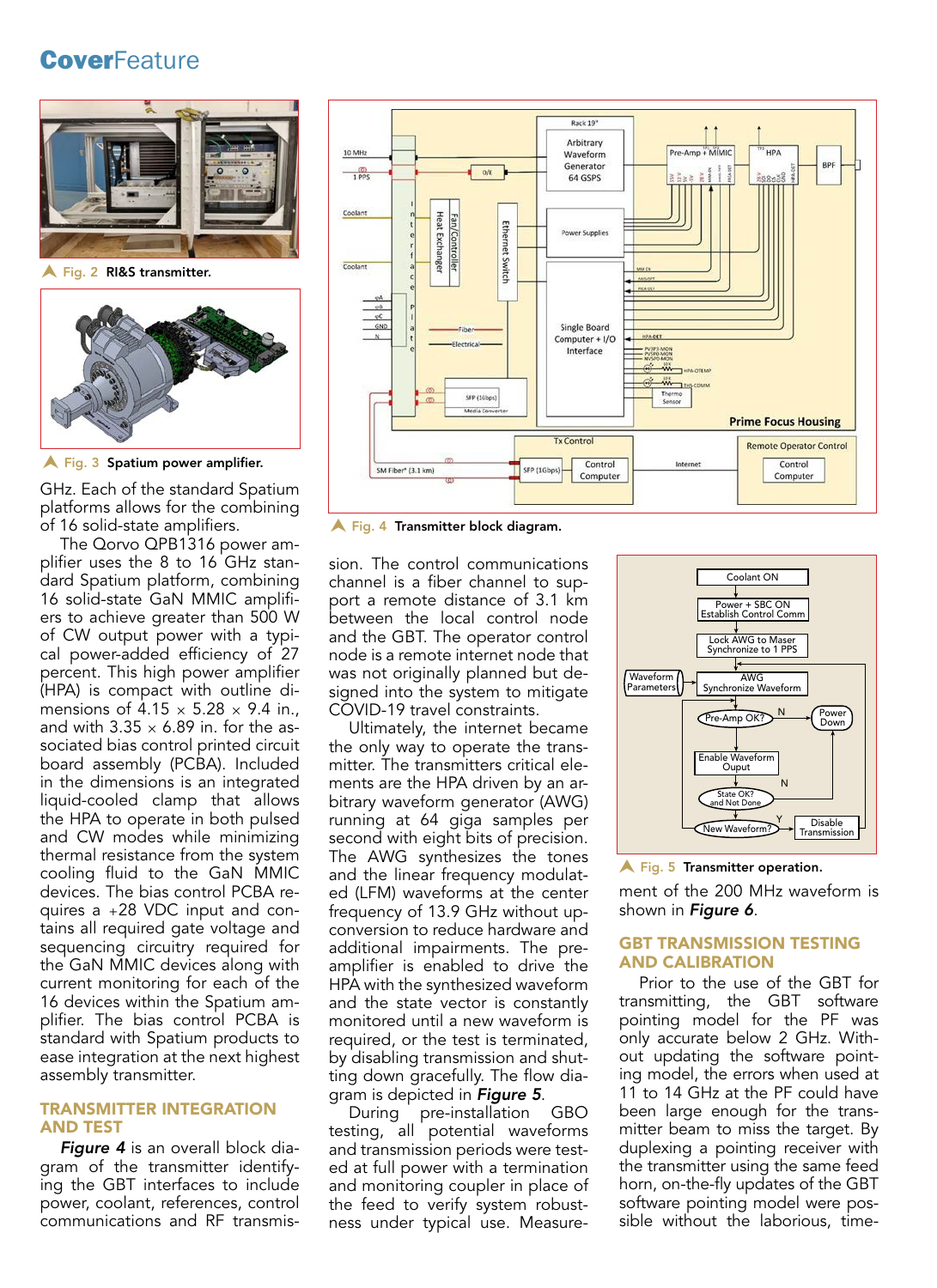

Fig. 6 200 MHz waveform.



 $\bigwedge$  Fig. 7 PFH block diagram and location on the GBT.

| TABLE 2                             |                 |                                                      |  |  |  |  |  |  |
|-------------------------------------|-----------------|------------------------------------------------------|--|--|--|--|--|--|
| <b>VLBA RECEIVER SPECIFICATIONS</b> |                 |                                                      |  |  |  |  |  |  |
| <b>Parameter</b>                    | <b>Value</b>    | <b>Notes</b>                                         |  |  |  |  |  |  |
| Receive Antennas                    | 10              | All VLBA<br>Antennas, Subject<br>to Elevation Limits |  |  |  |  |  |  |
| Antenna Aperture<br>Diameter        | 25 <sub>m</sub> |                                                      |  |  |  |  |  |  |
| System Temperature                  | 60K             | <b>Typical Zenith</b><br>Value                       |  |  |  |  |  |  |
| Center Frequency                    | 13.932 GHz      |                                                      |  |  |  |  |  |  |
| Receive Bandwidth                   | 128 MHz         |                                                      |  |  |  |  |  |  |

consuming and potential error-inducing exchanges of the transmitter with a receiver. A general diagram of the PFH and its location on the GBT is shown in *Figure 7*.

To enable observations with the transmitter, dedicated software changes of the GBT's Manager and Control System were needed. These changes were two-fold: 1) to enable pointing and focusing of the PF receiver; and 2) to enable the 12 GHz during the observations. Implementation of software routines allowed, within ASTRID scripts (GBT Observing Guide, 2017), pointing the transmitter using the PF at 12 GHz (rest frequency center at 11.95 GHz) to peak and focus using the GBT FITS Monitor (GFM) software.

The GFM software fits a beam pattern to a crossscan on a calibrator and calculates the pointing offset and correction for the observations. The routines were: 1) a new configuration of the transmitter pointing receiver at the PF, rest frequency at 11.95 GHz, connected to the Digital Continuum Receiver (DCR) back-end; 2) running the pointing model at the PF; 3) GFM peak and focus interactive correction using the transmitter pointing receiver at the PF. Prior to transmissions a "pointing run" was executed, where the GBT was pointed at a Ku-Band quasar of well-known location and intensity (ranging 1 to 20 Jansky), and the antenna was moved in azimuth, then elevation. The total power detected in the pointing receiver versus azimuth and elevation directions was measured at a fine scale and from these measurements the pointing model was updated. A focus scan was then executed on the source

to calibrate the focus prior to tracking using the ephemeris of the selected target and begin transmission of observations.

Transmission testing consisted of a commissioning in which the transmitter went through a series of warm-up cycles through transmission of specific modes of operation including CW and LFM waveforms. The VLBA receiving stations were not involved during the commissioning phase. After the transmit session, tests were dedicated to checking the receiver for pointing and focus corrections/calibration repeatability using geostationary (GEO) satellite Ku-Band beacons, i.e. GALAXY18 (GEO Slot#123.0; NORAD#32951, Az 236.5, El 27.1), and radioastronomical calibrators (Ku-Band quasar). The transmitter was not operating during the cali- Gaussian fit = green.



 Fig. 8 Peak (a) and focus (b) scans of the Ku-Band quasar calibrator 0116- 1136 (1.151 Jy). GFM fits: baseline = dashed blue line; observation data = red;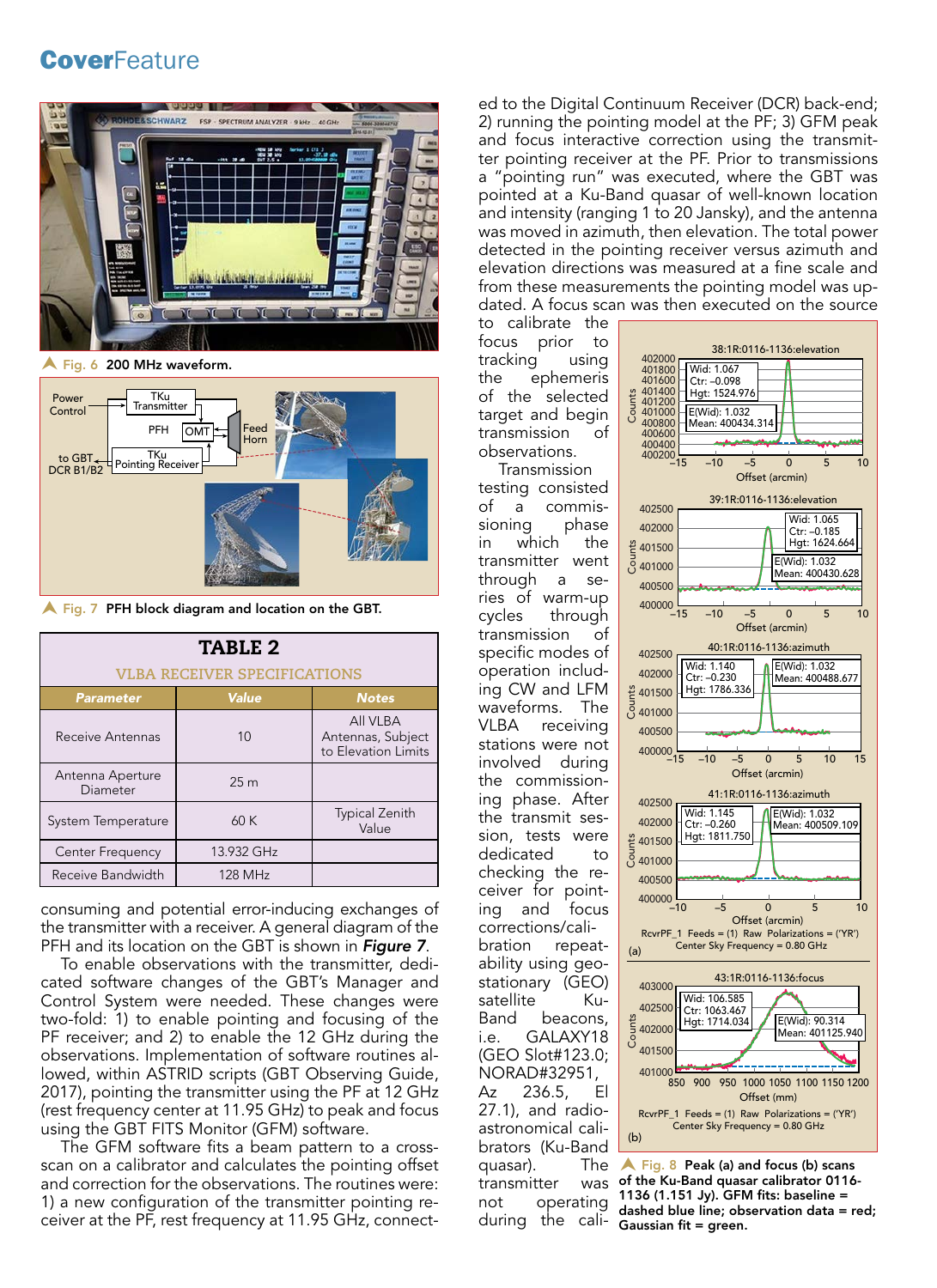#### bration session.

Pointing checks were run through a series of peak scans to test the receiver's sensitivity. The artificial Ku-Band sources saturated the receiver's high-sensitivity channel but were observable switching to the low sensitivity DCR channel B1, X polarization. The radio-astronomical calibrators were observable with the receiver's high-sensitivity DCR channel B2, Y polarization. This configuration was used as default configuration for pointing, focus scans and tracking on targets for observations during transmission and data collection.

#### DATA COLLECTION

The observations and data collection were coordinated between the GBT and VLBA through planned observations blocks with detailed time sequence, transmit and receive parameters. Target range and elevation above the horizon with respect to transmit and receive sites was based on ephemerides derived from JPL's Horizons system.3 The GBT operated the transmitter from an elevation between 10 and 80 degrees. The VLBA participated as a set of 10 single-dish receiving sta-

#### tions (see *Table 2*).

The VLBA's back-end system and recorder were used to acquire the data. Baseband signals were recorded at a Nyquist rate for 16, 32, 128 and 256 MHz bandwidths in both circular polarizations. Data were stored in the VLBI Data Interchange Format with two bits per sample quantization. A portion of the data acquired at 16 and 32 MHz bandwidths was transferred in real time to computers at the VLBA operations center for rapid diagnostic evaluation. The complete set of recordings was later shipped on hard disk from each site. The wide geographic distribution of VLBA antennas meant that, at times, not all antennas were able to participate in the full duration of the observations.

The repeatability of performing blind pointing on preferred targets was satisfactory within a fraction of a beamwidth in azimuth and elevation depending on the sources (20 to 30 arcseconds). Focus offset was established at approximately 1050 mm (900 mm fix correction as per MRQ1R2 +150 mm adjustment), which was added as the

TABLE 3 *Ku-BAND TRANSMISSION WAVEFORMS AND VLBA RECEIVE MODES*

default starting correction for the observations. These values were established during the radar run in November 2020 and confirmed in the second radar observation run in March 2021. For the Apollo 15 observation (March 13, 2021) peak and focus scans of the Ku-Band quasar calibrator 0116-1136 (1.151 Jy) are shown in *Figure 8*, nearby the moon, before tracking on the targeted moon location. Peak scans 38 through 41 on source 0116-1136 are shown in Figure 8a. Focus scan 43 on source 0116-1136 is shown in Figure 8b. During observations, the transmission waveforms and VLBA receive modes would vary depending on observation goals. A summary of used parameters is shown in *Table 3*.

The opportunity to observe asteroid 2001 FO32 (231937) at a close approach range of 0.01348 AU on March 21, 2021 was planned. The predicted angular difference between transmit and receive ephemeris using JPL's Horizons was 52 arcsec. Therefore, given our 54 arcsec. beamwidth, this ephemeris error required leading the target (courtesy of John Giorgini, JPL) to maximize

| <u>NU-DAND TRANSMISSION WAVEFORMS AND VEDA RECEIVE MODES</u>         |                                           |                          |          |                    |                           |                                  |                                    |                                         |  |  |  |
|----------------------------------------------------------------------|-------------------------------------------|--------------------------|----------|--------------------|---------------------------|----------------------------------|------------------------------------|-----------------------------------------|--|--|--|
| <b>Transmission Waveform Parameters (AWG)</b><br><b>Receive Mode</b> |                                           |                          |          |                    |                           |                                  |                                    |                                         |  |  |  |
| Code                                                                 | <b>Description</b>                        | <b>WF</b><br><b>Name</b> | PRI (µs) | <b>BW</b><br>(MHz) | <b>Frequency</b><br>(GHz) | <b>Unambiguous</b><br>Range (km) | Range<br><b>Resolution</b><br>(km) | <b>VLBA</b><br><b>Baseband</b><br>(MHz) |  |  |  |
| W <sub>00</sub>                                                      | Single Tone                               | LFM00                    | CW       | $\Omega$           | 13.9                      | Infinite                         | None                               | U16                                     |  |  |  |
| W01                                                                  | <b>Asteroid Detection</b>                 | LFM01                    | 800      | 0.05               | 13.9                      | 120                              | 3.00                               | U16                                     |  |  |  |
| W02                                                                  | <b>Asteroid Detection</b>                 | LFM02                    | 800      | 0.085              | 13.9                      | 120                              | 1.76                               | U16                                     |  |  |  |
| W03                                                                  | <b>Asteroid Detection</b>                 | LFM03                    | 800      | 0.1                | 13.9                      | 120                              | 1.50                               | U16                                     |  |  |  |
| W06                                                                  | Asteroid Detection                        | LFM06                    | 400      | 0.14               | 13.9                      | 60                               | 1.07                               | U16                                     |  |  |  |
| <b>W08</b>                                                           | Asteroid Detection                        | LFM08                    | 400      | 0.4                | 13.9                      | 60                               | 0.375                              | U16                                     |  |  |  |
| W13                                                                  | Asteroid Imaging                          | LFM13                    | 200      | 1.5                | 13.9                      | 30                               | 0.100                              | U16                                     |  |  |  |
| W15                                                                  | Asteroid Imaging                          | LFM15                    | 200      | 3                  | 13.9                      | 30                               | 0.050                              | U16                                     |  |  |  |
| W16                                                                  | Ambiguity Resolution for<br>Lunar Imaging | LFM16                    | 2000     | 3                  | 13.9                      | 300                              | 0.050                              | U16                                     |  |  |  |
| W17                                                                  | Lunar Course Imaging                      | LFM17                    | 800      | 3                  | 13.9                      | 120                              | 0.050                              | U16                                     |  |  |  |
| W19                                                                  | Asteroid Hi-Res Imaging                   | LFM19                    | 200      | 6                  | 13.9                      | 30                               | 0.025                              | U16                                     |  |  |  |
| W20                                                                  | Asteroid Hi-Res Imaging                   | LFM20                    | 100      | 10                 | 13.9                      | 150                              | 0.015                              | U16                                     |  |  |  |
| W21                                                                  | Asteroid Hi-Res Imaging                   | LFM21                    | 100      | 15                 | 13.9                      | 15                               | 0.010                              | U <sub>16</sub>                         |  |  |  |
| W <sub>22</sub>                                                      | Ambiguity Resolution,<br>Lunar Medium-Res | LFM22                    | 2000     | 30                 | 13.9                      | 300                              | 0.005                              | U <sub>32</sub>                         |  |  |  |
| W24                                                                  | Near Earth Object<br>Imaging              | LFM24                    | 30       | 30                 | 13.9                      | 450                              | 0.005                              | U32                                     |  |  |  |
| W <sub>26</sub>                                                      | Hi-Res Lunar Imaging                      | LFM25                    | 2000     | 120                | 13.932                    | 300                              | 0.00125                            | U128                                    |  |  |  |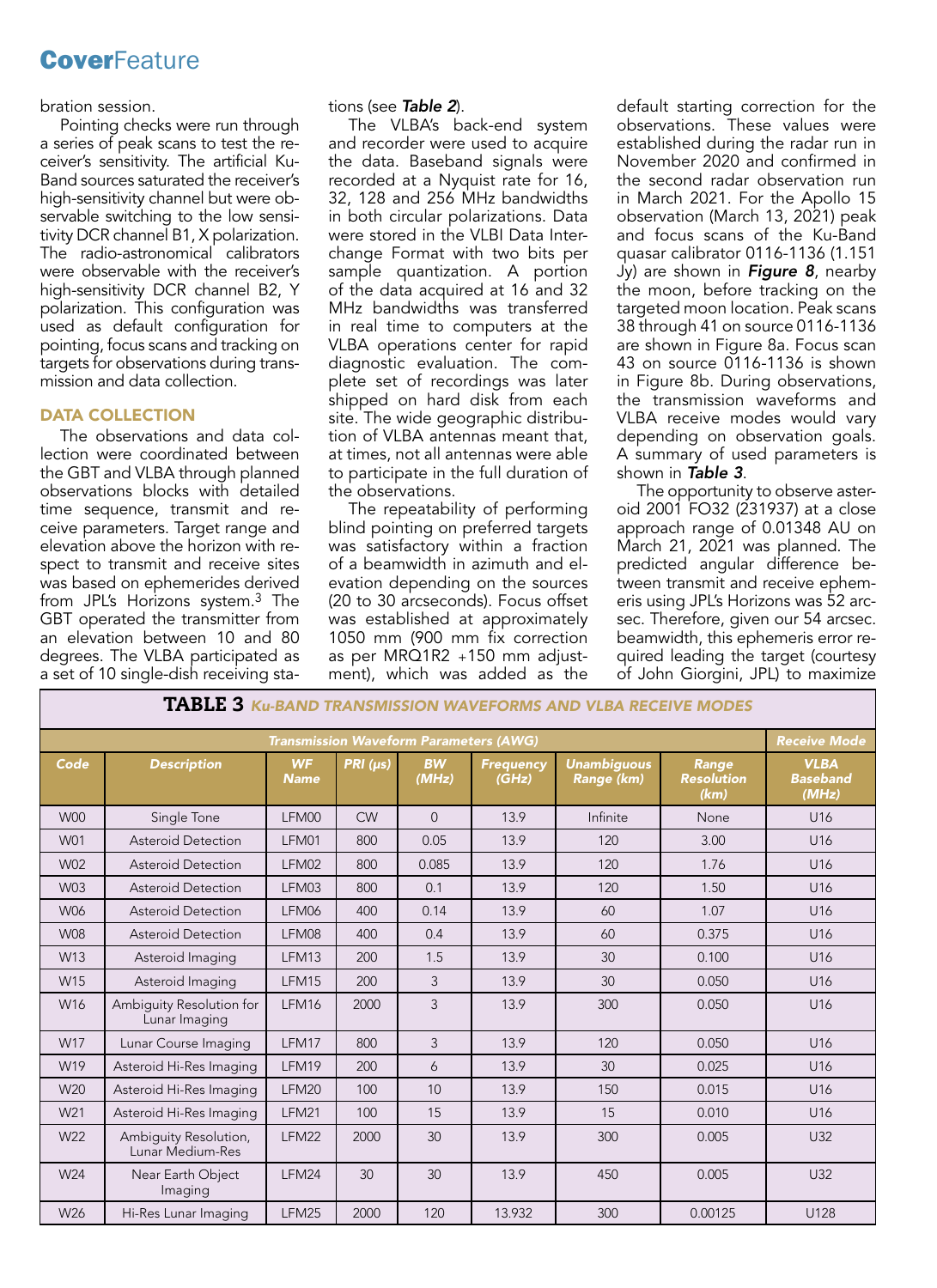

**A** Fig. 9 Control panel while tracking FO32.



Fig. 10 Earth-moon geometry.



 $\blacktriangle$  Fig. 11 Image of the moon's surface.



Fig. 12 Closer view of the moon showing the inside of a crater in the foreground.



 $\triangle$  Fig. 13 Apollo 15 landing site at 50 x 50 m resolution.

return SNR. A control panel snapshot during tracking of FO32 and waveform transition detected at the DCR (total power counts) is shown in *Figure 9*.

The GBT transmission experiments gave the NRAO and RI&S an opportunity to investigate ways to process long-range radar data collected that included lunar SAR imaging and detection of 2001 FO32. The moon is a perfect candidate for such tests as it is an extremely useful radar calibration target. During the March 2021 testing period, we had an opportunity to observe

asteroid 2001 FO32 as well, since it approached within 5.25 lunar distances.

#### Moon Observations

Consider the geometry in *Figure 10*. Because the Earth is rotating and the moon is moving in its orbit, the Doppler shifts vary as a function of position that scatter radar energy on the moon. In addition, since the linear frequency modulation on the radar signal has a defined, single-peaked autocorrelation function, processing can separate the radar return in range and range rate. Range corresponds to distance from Earth and range rate corresponds to the east-west position on the moon.

In *Figure 11*, the vertical extent corresponds to about 25 km, while the horizontal extent corresponds to over 100 km, meaning the curvature is highly exaggerated. A closer view is shown in *Figure 12*. Note that the inside of the crater in the foreground is visible. This is due to the mismatch between the radar geometry and the observer perspective. From the perspective of the image, the radar energy comes from the top, and illuminates everything in its direct line-ofsight, including the inside of the crater. This is a common phenomenon in radar images since every point in the radar's line-of-sight appears at a location in the image depending only on that point's range and range rate. Because of this, the horizontal axis in the image corresponds to east and west on the moon, and the vertical axis corresponds to distance toward Earth; it is impossible to know if the image shows the north or south face of the mountains in the background. It may be showing both simultaneously.

When imaging regions of the



 $\blacktriangle$  Fig. 14 Apollo 15 landing site at 5 x 5 m resolution.



 $\blacktriangle$  Fig. 15 Doppler spectrum of the return from FO32 during the asteroid's close approach.

moon away from the equator, the synthetic aperture created by the rotation of Earth can be exploited to form images. During a five-minute SAR collection, the GBT moves approximately 109 km. Using digital processing, an image can be formed equivalent to a real aperture of that size. The Apollo 15 landing site, shown in *Figure 13*, has a resolution of 50 x 50 m. With a longer dwell (40 minutes) and higher-bandwidth waveforms, higher resolution images can be formed, as shown in *Figure 14* (Apollo 15 with a 5  $\times$  5 m resolution). These images were processed using the Polar Format Algorithm (PFA).<sup>1</sup> The PFA extends the available image size over Doppler-Delay processing, but itself has limitations on image size. Fortunately, correction algorithms are now available that enable larger and higher resolution images.

#### Asteroid 2001 FO32 Observations

During the asteroid close approach, the NRAO/RI&S team tested the Ku-Band transmitter with a variety of waveforms. *Figure 15*  shows the Doppler spectrum of the return from FO32 during one portion of this test. Because the asteroid has a large line-of-sight acceleration as it crosses Earth's orbit, its Doppler shift is changing too rap-